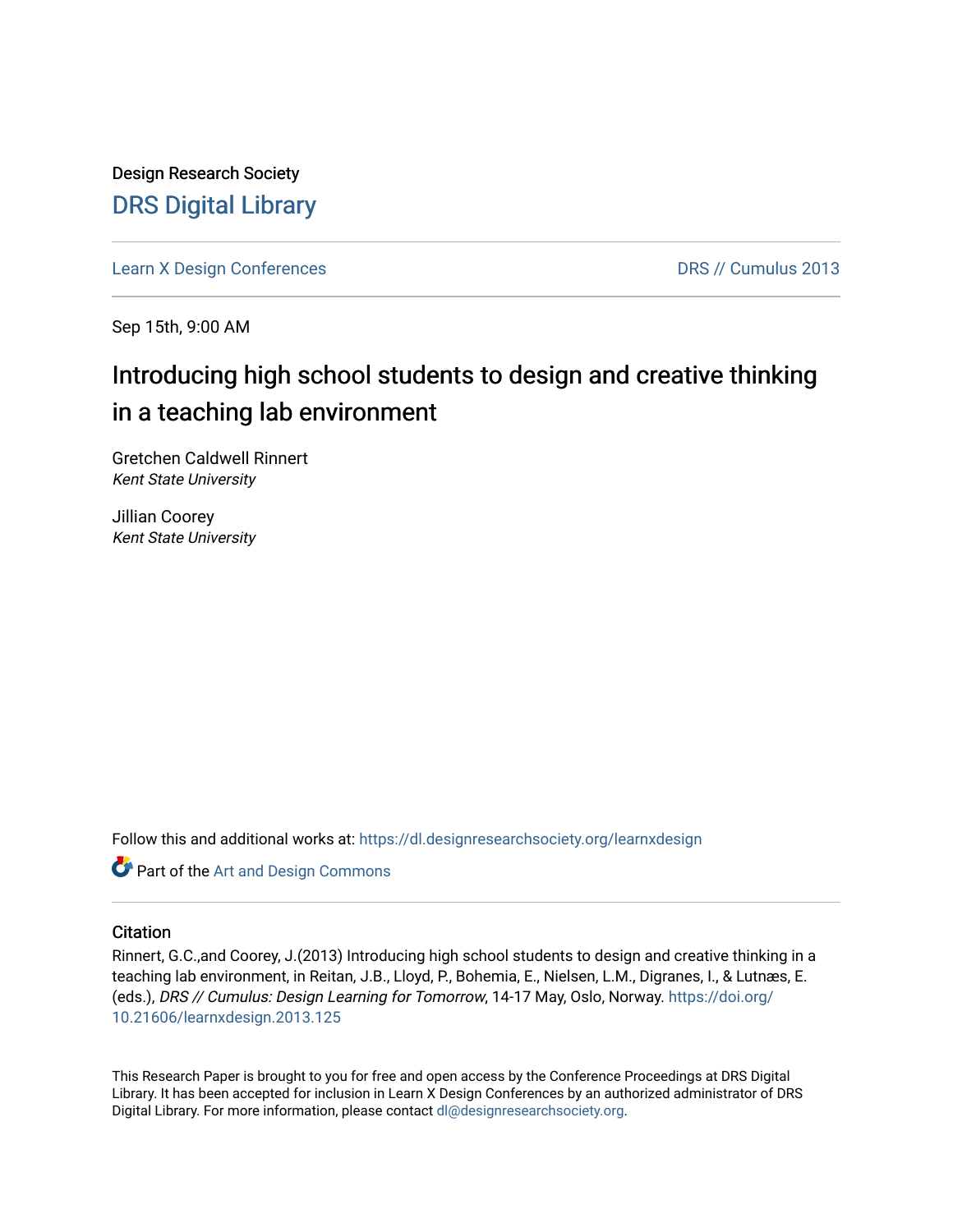DRS // CUMULUS 2013 2nd International Conference for Design Education Researchers Oslo, 14–17 May 2013



# **Introducing high school students to design and creative thinking in a teaching lab environment**

Gretchen Caldwell RINNERT<sup>\*</sup> and Jillian COOREY Kent State University

> *Abstract: Many students in the United States have limited exposure to design thinking, formal techniques or creative experimentation. For many, a design education begins in college, as one selects their major. Unfortunately, many high school art programs have been eliminated or dramatically reduced, resulting in students receiving less creative exposure and limiting their design preparation before college. Creative problem solving skills are in demand. Sir Ken Robinson, a recognized*  leader in the development of creativity and innovation, believes our schools are *educating students out of their creativity. He argues that we train students to become good workers instead of creative problem solvers. The status quo stifles our profession, with students ill-prepared to face the daily challenges as they begin their academic journey and professional career.We developed Inspire, a creative camp that educates teenagers about design, creativity and critical thinking. Our goal is to prepare students to enter higher education by building insightful portfolio projects, gaining knowledge about the profession while working with mentors. The camp serves as a teaching laboratory for faculty and graduate students interested in design pedagogy. Graduate students participate in curriculum development, lead projects, write lectures and test teaching techniques in a low-stakes arena.*

*Keywords: design education, k-12 curriculum, creativity* 

 $\overline{a}$ 

<sup>\*</sup> Corresponding author: School of Visual Communication Design | Kent State University | USA | grinnert@kent.edu

Copyright © 2013. Copyright in each paper on this conference proceedings is the property of the author(s). Permission is granted to reproduce copies of these works for purposes relevant to the above conference, provided that the author(s), source and copyright notice are included on each copy. For other uses, including extended quotation, please contact the author(s).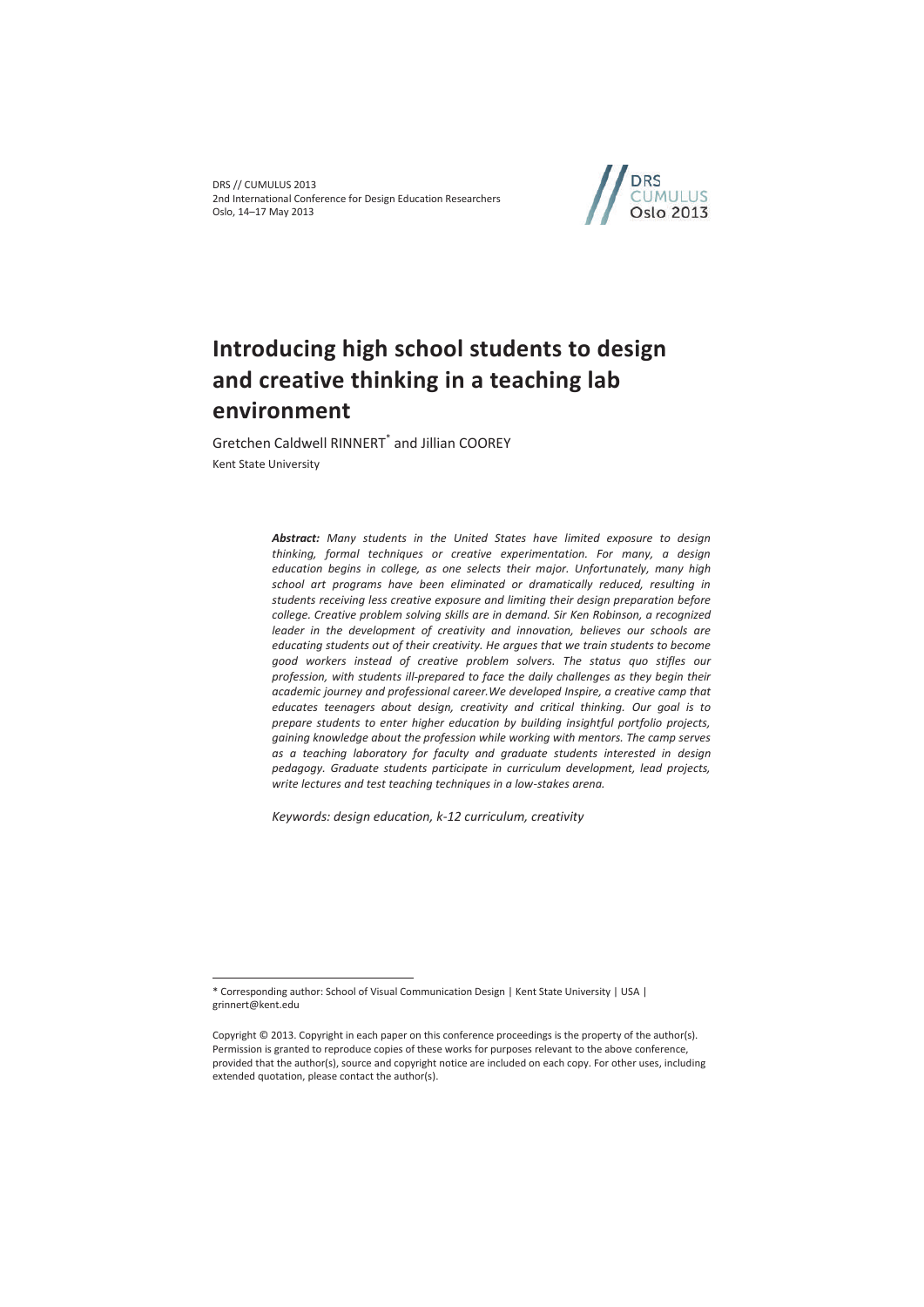# **Introduction**

In today's society, there is an increasing exposure to design artifacts, from magazines, posters, iPods to ebooks. However, one problem remains, most of society doesn't know what design means. Design has become a "catch-all," frequently repeated in the mainstream media and used in a variety of disciplines from architecture, to art and even business.

As design educators, we have found this unclear definition of design extends to students. Often, a high school student's knowledge of design revolves around experiences in art classes focused on formal thinking. As a result, they have limited exposure to process, prototyping, typography and basic design principles. The student definition tends to be based around artifacts and statements that describe what they will make. Their value is focused on the "making," not the thinking, understanding or the conceptual process. Additionally, as those high school students begin selecting colleges and majors, their parents and guardians do not grasp what it means to be a "designer." Their collective and limited knowledge of the field can hinder students from entering design.

As a result, many of our introductory courses are filled with students underprepared to declare a design major, let alone hit the ground running. Additionally, a number of students transfer into our program from other majors and universities. Their lack of knowledge about design led them to find our major after already completing a year or two of school. In response, we developed Inspire, a creative camp to educate high school students about design, photography and illustration.

Inspire is a week-long creative camp that helps teenagers learn about design, creativity, critical thinking, fast prototyping and experimentation. Our goal is to prepare students to enter higher education by building insightful portfolio projects, gaining knowledge about the profession while working with both academic and professional mentors. Inspire serves as a platform to cultivate creativity and demonstrates designs relationship to communication, information, commerce and the global economy. Inspire places a strong emphasis on process and a playful exploration of materials, strategy and media. As Inspire is a camp, it is the ideal setting to try skills, experiment with new materials and leave behind the structure, expectations and rigid constraints of the traditional classroom.

# **Creative Thinking: A 21st Century Skill**

As design plays an ever-increasing role in our society, creative problem solving skills are in demand. Sir Ken Robinson, a recognized leader in the development of creativity and innovation, believes our schools are educating students out of their creativity. He argues that we no longer maximize a person's creative potential and abilities. Rather, we train students to become good workers instead of creative problem solvers. The status quo stifles our profession, with students ill-prepared to face the daily challenges required as they begin their academic journey and professional career in design.

A 2011 article by Fast Company, titled "Why Education Without Creativity Isn't Enough", emphasizes the need for creative thinking in our education system while comparing and contrasting work environments of countries around the world. "To compete long term, we (the United States) need more brainstorming, not memorization; more individuality, not standardization" (Fast Company 2011). In 2010,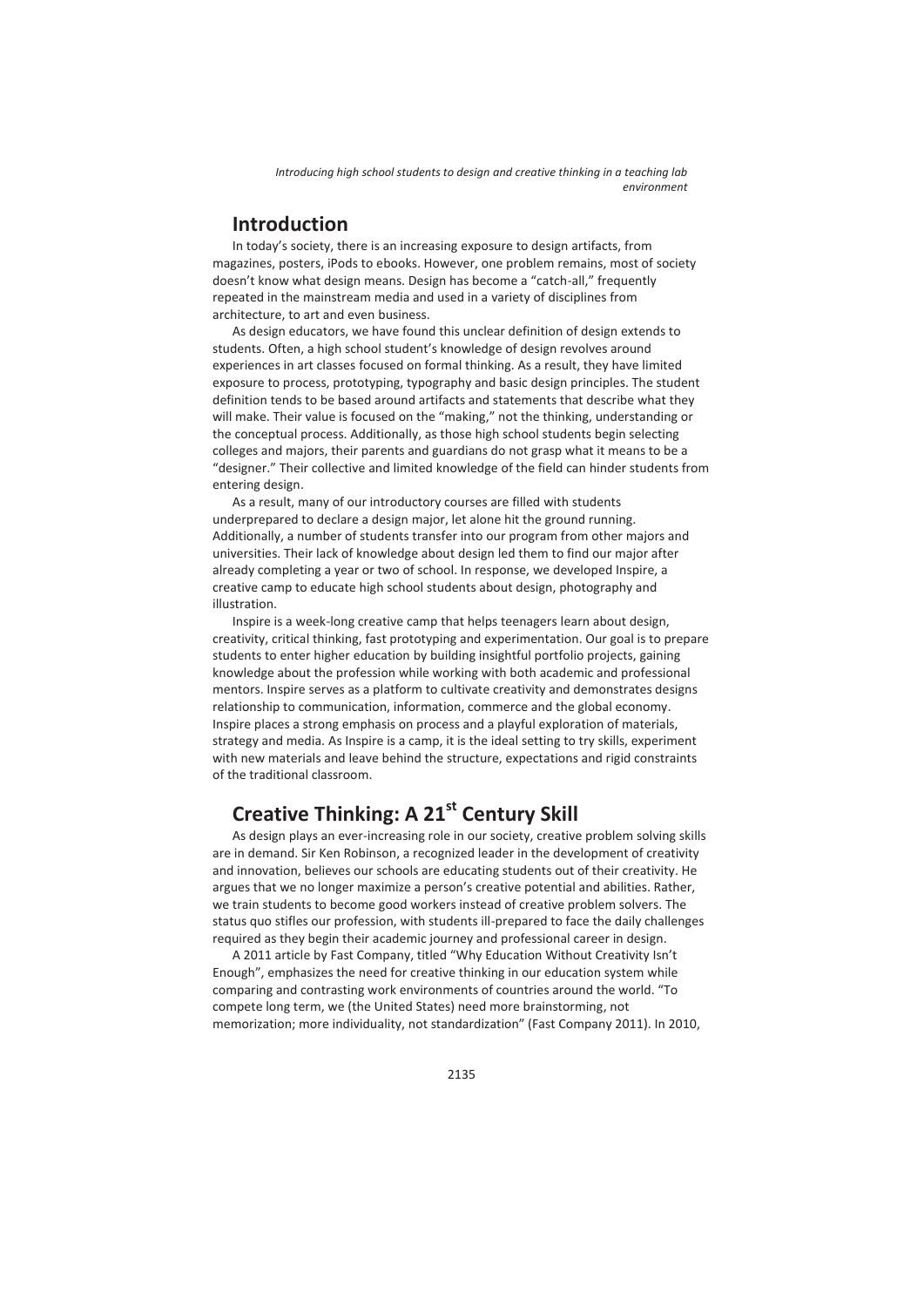#### *Gretchen Caldwell Rinnert and Jillian Coorey*

IBM published Capitalizing on Complexity, a study that included the top agendas of global business and public sector leaders. The report concluded there are three widely shared perspectives, one of which stated, "the single most important leadership competency for organizations to deal with this growing complexity is creativity" (Robinson 2011, p. 7).

Creativity is critical to all fields. Students in all disciplines can benefit from educational experiences involving creative thinking, brainstorming, communication and teamwork. The design process lends not only to visually creative fields but also to health, sciences, product development and engineering. Our process includes research, audience and user investigation, ideation and brainstorming, prototyping, testing and refinement. We consider context of use and functionality along with formal thinking. Even a limited design education informs a person about problem solving techniques and influences them to consider the mass amount of messaging and visual communication they come in contact with daily. The design process and exploration is one that offers students from all disciplines a chance to find inventive answers while also becoming critical consumers of information and visual culture.

As design educators, we emphasize and reward creativity, process and innovation. We have incorporated more projects in our curriculum focused on expanding ones creativity and have extended this effort to Inspire. Our mission is to enrich students' lives through the disciplines of design. Each day is a new experience allowing students to explore, grow and expand their abilities. Our custom-designed curriculum covers the following disciplines: print design, three-dimensional design, motion and animation, photography and illustration. Students engage in projects that combine basic research tactics, brainstorming and creative thinking while they envision, innovate and experiment.

## **Increasing student retention and success**

In addition to exposing students to creative thinking and design, our goal with Inspire is to increase a student's success rate as they enter college. Recent statistics of first- to second-year retention rates at four-year public universities in the United States are at a national average of 73.3% (ACT Institutional Data File 2011). Specifically, at our university the percentage of first-time students who returned to continue their studies in the Fall of 2011 was 75% (National Center for Education Statistics, 2012). Meaning nearly 1 out of 4 students didn't return for their second year of college.

The transition from high school to college brings many changes, challenges and hurdles for students. Inspire gives students the opportunity to engage with faculty, current graduate and undergraduate students, easing their transition as they become familiar with our program and university. Throughout the week there are daily higher education topics, which help prepare students for entering college. For instance, during Inspire 2012, students had the opportunity to meet and interact with the Dean of our college. They toured The Tannery and Glyphix, two student-run design firms within our college, where they learned what possibilities await them. They heard from undergraduate leaders of student organizations informing them on how to become an involved student. Attendees were introduced to the school facilities, toured campus, worked in college classrooms and ate in the dining halls, experiencing the life of a college student first hand.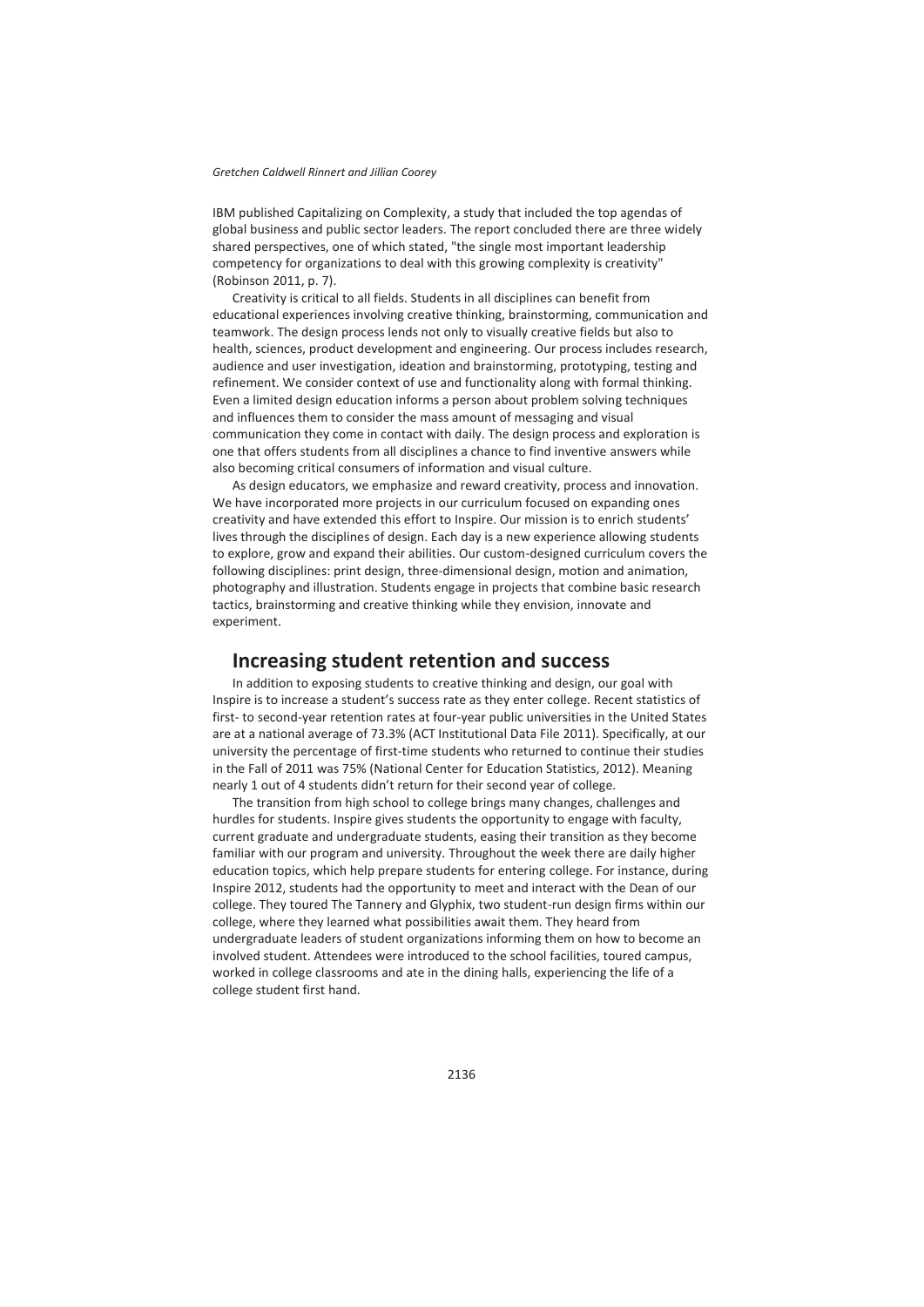# **A Primer in Visual Literacy**

Visual literacy among teens is a vital skill that is often not addressed in high schools. According to Rick Williams and Julianne Newton, authors of Visual Communication: Integrating Media, Art & Science, visual intelligence is "the ability to observe, understand and respond to images, light, symbols, patterns, colors, contrast, composition, and balance." (Williams 2007, p. 7) If we are not educating students to be visually intelligent how can they develop literacy for engaging and creating ethical visual artifacts. Furthermore, Williams and Newton explain, "Literacy continues to be misunderstood and applied. True literacy includes the ability to both understand and create in the communication forms of one's culture and society."(413) Many of our students read and consume these messages without a serious consideration of their impact on their personal beliefs and the global community. Yet, many students are engaged in design activities by creating YouTube videos, posters for school projects, or a simple website for a friend's band.

Our culture is inundated with visual messages on a daily basis through news media and popular culture. Research shows that high school students are beginning to research visually, meaning they perform image and video searches online prior to text searches. (Helft, 1; Ito, Horst, Bittani, Boyd, Herr-Stephenson, Lange, Pascoe, Robinson, 22; personal survey) High school students are less cognitively developed than adults and lack life experiences that assist them in understanding visual language. While students visually consume media and visual artifacts this doesn't mean that they understand the levels of carefully constructed, manipulated and curated information they come in contact with on a weekly, daily and hourly basis. Inspire provides attendees with an understanding of what it means to be visually literate by encouraging creative exploration, critical understanding, image research and the development of a visual language to help prepare them for the digital and visual world. We discuss the basic design principles that cover composition, form, typography, message, color, lighting, motion and contrast. We focus on defining and discussing these key visual components giving Inspire attendees the basic vocabulary needed to be visually critical.

# **Inspire as a teaching laboratory**

At Inspire, projects last one day compared to the several weeks of a typical undergraduate project. It is a low-stakes opportunity to test new theories, projects and curricula. Vital areas of exploration and study have included:

- New collaboration models and curriculum
- The arrangement of effective studio space for collaboration
- How students can best utilize peer-to-peer learning in a studio
- How technology can be used more broadly and enhance the creative process
- How creative communities begin, thrive and continue after an experience like Inspire
- **How to strengthen design foundations and better prepare entering freshman**

Inspire serves as a platform to develop future design educators. Graduate students work as camp instructors, involved in curriculum planning and development working with full-time faculty. Camp provides them with opportunities to test pedagogical ideas and theories while preparing them for a career in design education. Many graduate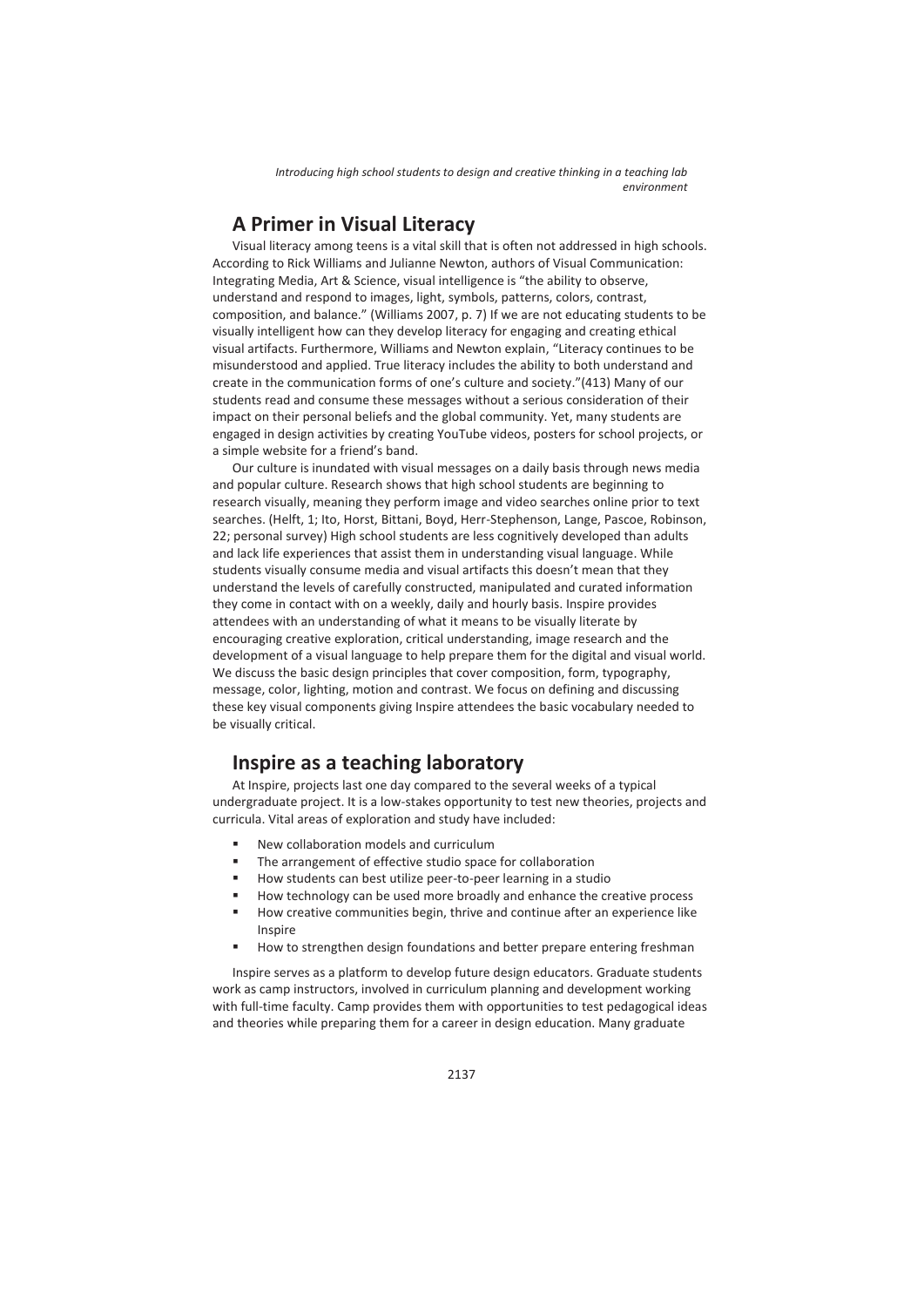#### *Gretchen Caldwell Rinnert and Jillian Coorey*

students wish to explore designs impact on K-12 education, Inspire provides a venue for their research ideas and studies. This past year involved Penina Acayo, a graduate student from our program. Reflecting upon Inspire 2012, she states,

My thesis involves creating a design education curriculum for Ugandan high schools, it was imperative that I got some hands on experience in dealing with a similar target audience such as the Inspire group of students. Inspire gave me the opportunity to observe students while they worked on projects, how they interacted with each other and how they used the information provided during the lectures for their own work. (Acayo 2013)

In summary, she was able to gain key insights on teaching this generation of high school-level students, which included: how to introduce basic design principles and terminology, dealing with a short attention span, what materials work best, constant feedback was key, critique sessions should be dynamic and engaging, and lastly, one must take advantage of how tech savvy the students are to keep them engaged.

Additionally, undergraduate students gained leadership skills while promoting community involvement serving as mentors and advocates of design. During Inspire 2012, two of our current undergraduate students gave a presentation on their decision to major in design. They spoke on transitioning from high school into the design program, their struggles and successes and future goals. This talk allowed them to vocalize their understanding and knowledge of design to camp attendees, enabling them to externalize, voice and reflect on their own educational experience.

### **Results**

The 2012 Inspire camp included 23 high school students ranging in ages from 14–18. The students were local to the Northeast Ohio area, including one student from western Pennsylvania. The campers consisted of 5 male students and 18 female students. Inspire brought together students from different economic backgrounds and means, varying educational experiences and contrasting interests. Among these differences, one common interest of the group was visual creativity. Our goal was to unite these students and cultivate a creative community.

The students began each morning with a daily information session. Lectures given by camp instructors provided the students with an introduction to a daily project centered around a design topic (two- and three-dimensional design, photography, illustration and motion design). Students were given several goals and learning objectives for each project, yet the projects were open-ended to encourage creativity and allow for individual interpretations.

The first day was quiet, with the students appearing shy and reserved. Small group critiques were implemented on the first day. The next day, students were paired together as they went on a campus walk. Additionally, challenging them to know everyone's name by the conclusion of day two greatly encouraged student communications. These small interactions proved to be a critical step in the process of creating a space where students felt comfortable, began to collaborate and form relationships.

Within two days the energy shifted as students were social, bubbly and excited. They made friends and formed social groups for lunch and activities. Laughter and joking was heard as friendships started over sharing a glue gun and tools. Older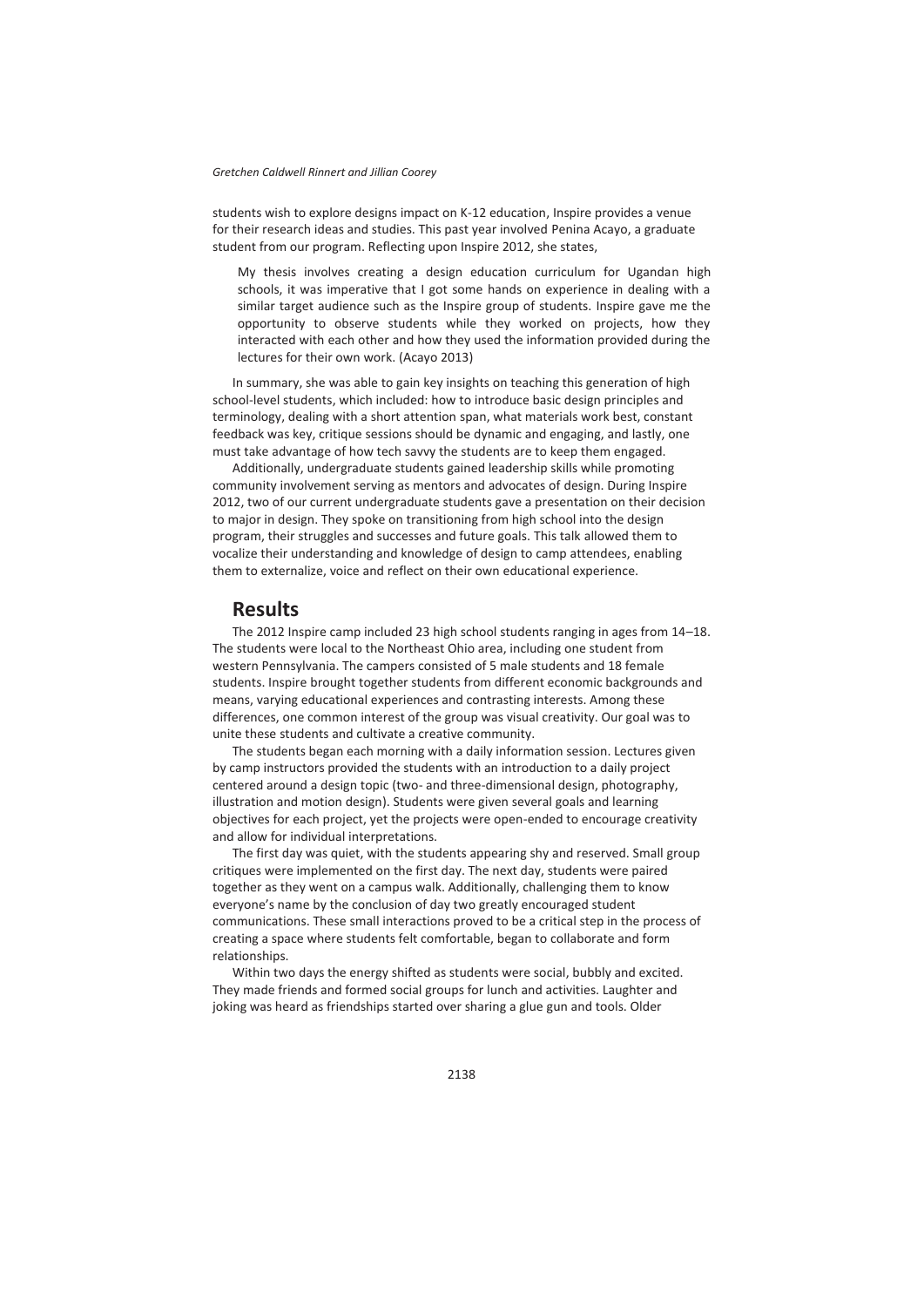students mentored and embraced younger students. As instructors, we were impressed to observe the formation of an active and engaged group.

We learned that certain strategies worked best with this creative group of high school students. Similar to our college students, they wanted examples and needed to make an immediate connection between concepts and demonstrations.

When introducing basic design principles, it's important to keep it simple or use examples that they can relate to while explaining the value of some of the principles that are not self explanatory. Following the lecture with an exercise that reinforces the principles from the lecture is key to getting them to start using thinking about those principles and how they can apply them to their own work. They will not get it right away, so always encourage students to ask questions or seek out their peers. (Acayo 2013)

Unlike college students they lacked fear of failure. Without grading and assessment they felt free to explore and engage. They tried out techniques and embraced ideas quickly. Our activities allowed them to get their hands dirty (literally) in paint, glue, wood and dirt. They made large-scale objects and small delicate artifacts. Each day they were presented with a new format and medium, but the ideas and exploration never ceased. With each project they were given ample time to test, make and create which allowed for downtime and moments of discussion and critique.

### *Work Produced*

Our theme for the week centered around typographic letterforms. We approached each day with a different medium, encompassing the five focus areas within our School:

- Monday 2D Design
- Tuesday 3D Design
- Wednesday Photography
- Thursday Motion
- Friday Illustration

#### TWO-DIMENSIONAL DESIGN

The first project focused on composition, formal aesthetics and single typographic forms. After a lecture on the history of typography and printing, students carved letters into potatoes and made prints using acrylic paint. The potatoes substituted for woodcuts as students emulated the printing process. Letters were created using provided stencils or by developing their own typographic forms, ranging from simple to complex. Students layered colors, textures, shapes, numbers and letters to create their designs. We encouraged them to produce several variations, with careful attention paid to the composition, negative space and color palette. As this was our first project, our expectation of craft and precision was loose allowing students to be free to test the material and explore its possibilities.

The second project involved using type as a basic design element, comprised of shape and form. Students were to use letterforms abstractly, rather than as a vehicle for conveying written information. After a lecture on the basic design principles (including hierarchy, contrast, repetition, use of space) students were randomly assigned a letterform. Working with their given letter, they developed a series of compositions investigating: form/counterform relationships, figure/ground studies and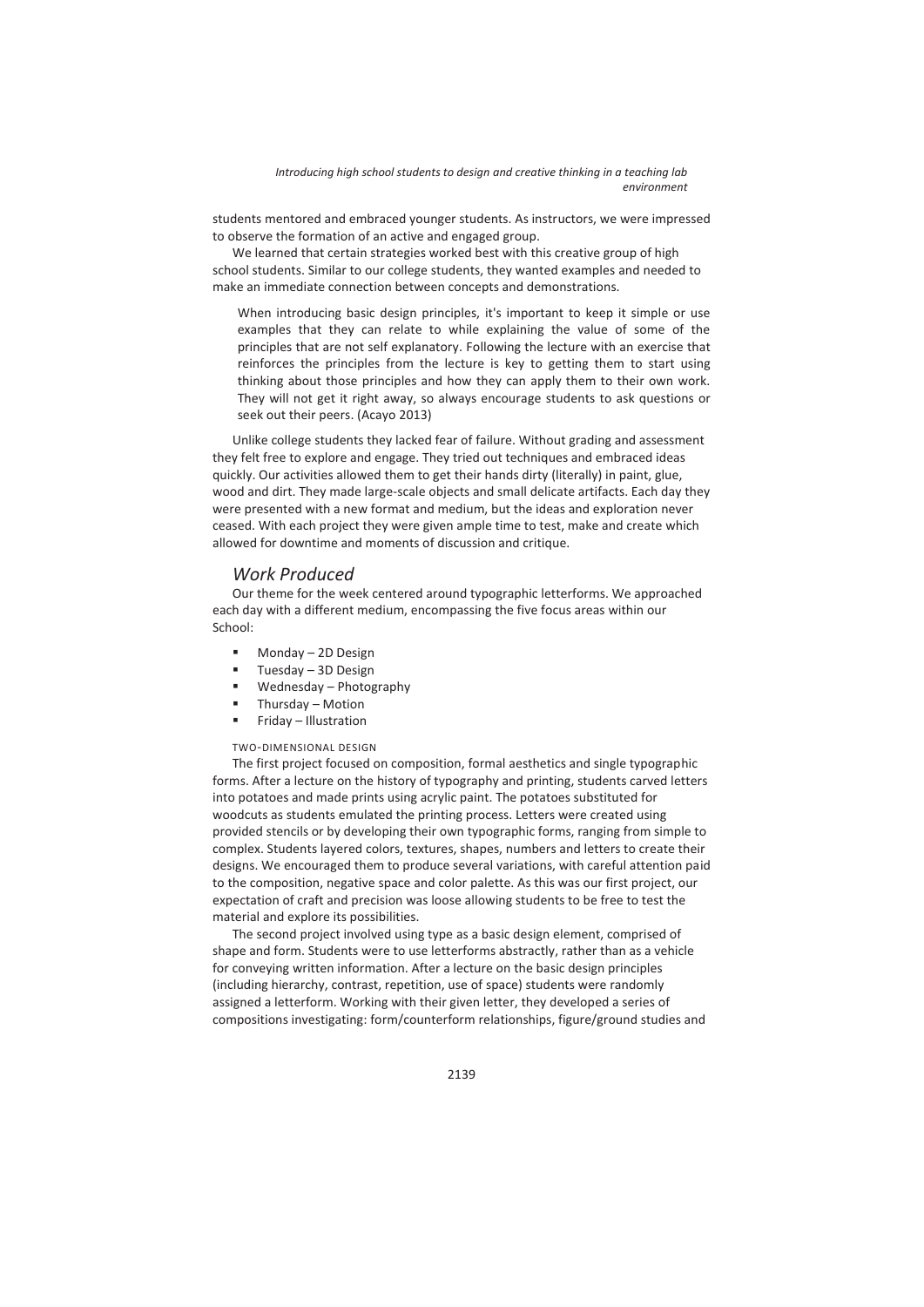#### *Gretchen Caldwell Rinnert and Jillian Coorey*

scale contrast. They developed an eye for the subtlety of typographic form and the creative potential of these forms through the compositions created.

Through this project, students were made consciously aware of the design process. Emphasis was placed on design as a creative process, involving a system of analyzing and editing to come up with a solution. Additionally, we stressed peer collaboration as a key to success in their designs. Students were encouraged to walk around the classroom and interact with their peers to gain new insight on their projects. Halfway through the project we implemented small group critiques lead by instructors. Critiquing is a vital step of the design process. The small group critiques helped students see the strengths and weaknesses of their work, while stimulating peer interaction.

#### THREE-DIMENSIONAL DESIGN

The second day of Inspire began with a lecture on environmental graphic design and wayfinding systems. Students were given basic information including: keys to successful wayfinding, signage vocabulary and how narratives applied to three-dimensional forms. Armed with a camera and notepad, students were paired into groups for a wayfinding walk around campus. Their goal was to identify the various types of signage across our campus. The rest of the day was spent building three-dimensional letterforms. Students creatively tackled this problem using materials ranging from foam core, wood, wire and rubber bands to unconventional items including marshmallows, flowers and papertowel rolls.

#### **PHOTOGRAPHY**

Our third day focused on photography. This allowed us to build off of the activities from the previous day as the students documented their 3D type projects. Their creations became the subject matter for environmental photography studies both outside and inside campus buildings. Additionally, students learned about the basics of photography while working with a professional photographer in the studio. They experimented with lights, depth of field and focus to create dynamic imagery.

#### MOTION

Thursday allowed for a change of pace as students used point and shoot cameras and cellphones to create basic stop motion animations. Students built letters through motion and transition. The motion was used to represent an action that started with their chosen letter and revealed or removed the letter using stop motion. They were given one example using the letter P, which showed an orange peeled and forming the letter using the remnants of the fruit. Students worked together to record and document their animations. Some became inventive, creating tripods with existing materials in the building. One student created a narrative in her sequence, going above and beyond the project requirements.

#### ILLUSTRATION

On our final day we focused on illustration and narrative compositions. Students worked with an illustration professor to create illustrations that represented their letterform as part of a simple story. Students worked with collage, watercolor, ink and pencils.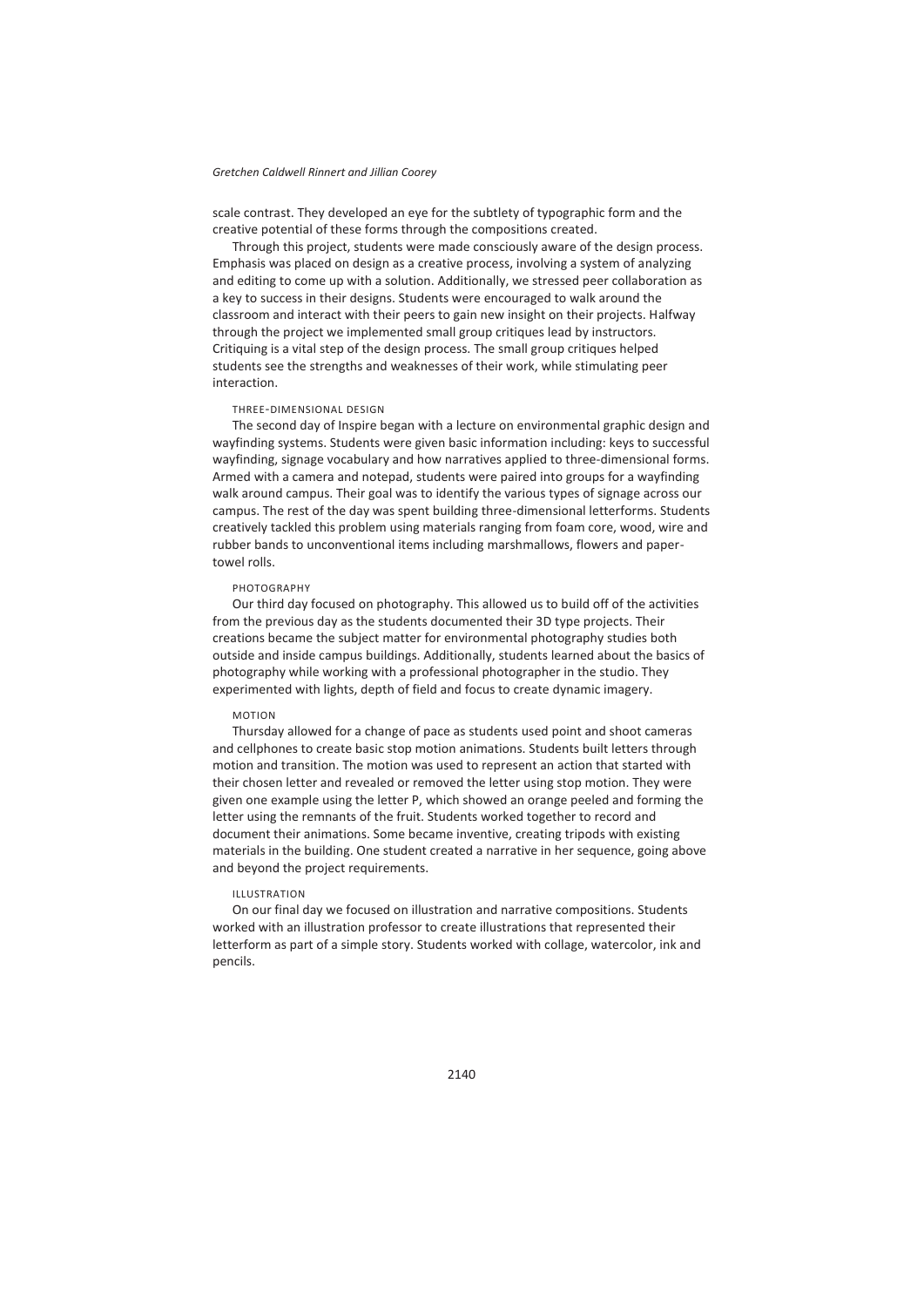

*Figure 1. Students working on projects in the classroom and photography studio. Source: Inspire* 



 *Figure 2. Stills from a student's stop motion animation. Source: Inspire.* 



*Figure 3. Examples of finished projects. Source: Inspire*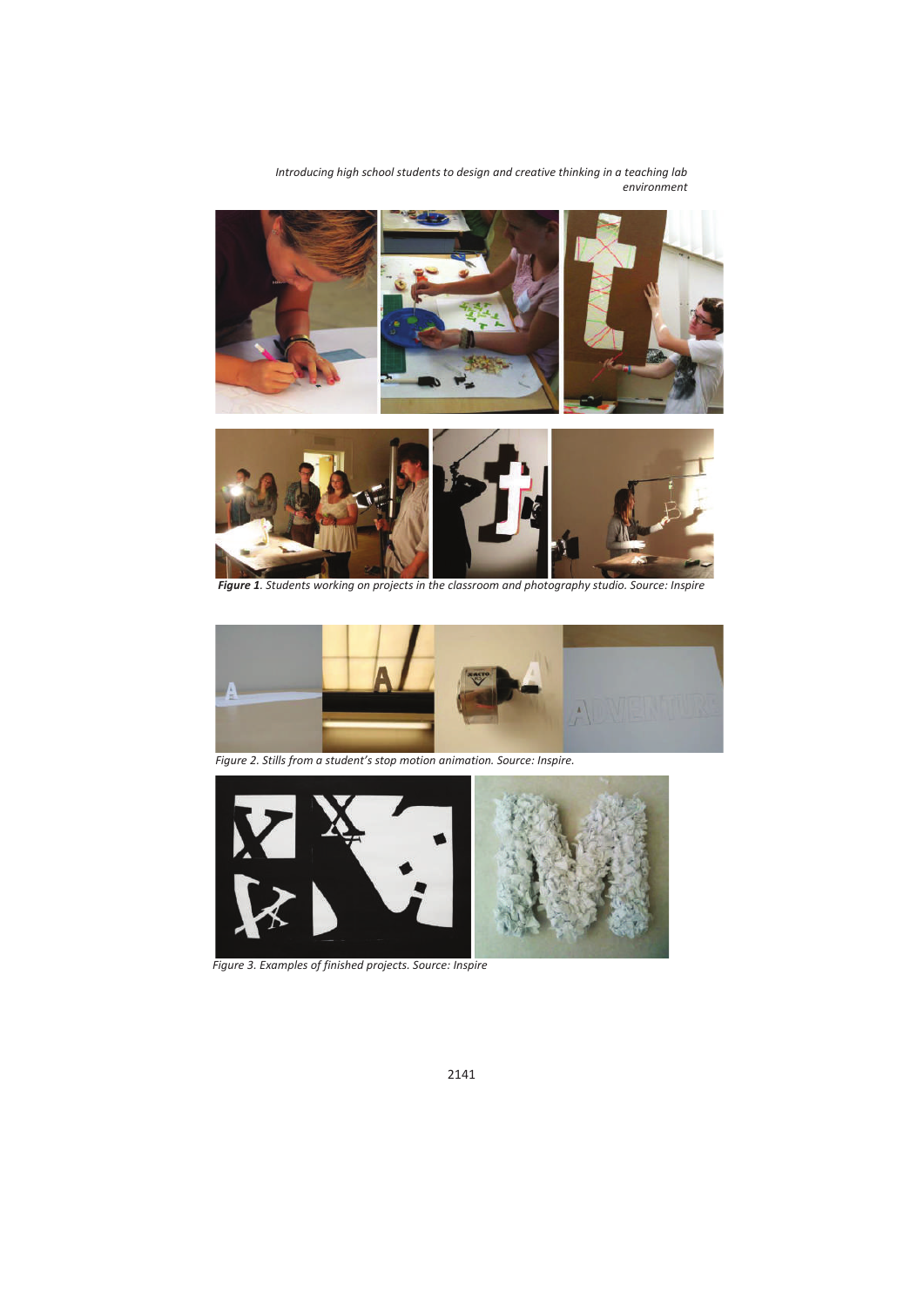### *Knowledge Gained*

Inspire camp provided a wealth of information about younger audiences and how they approach, interpret and create design.

COMMUNITY BUILDING IN YOUNGER DESIGN COMMUNITIES

We were able to observe first-hand the development of a young design community. Creative teens built friendships and explored academic activities together. For some students, community building became their primary objective and learning was second. They enjoyed meeting other attendees, however as friendships emerged, at times they became distracted from the projects. In contrast, other students were very engaged in learning. For them, socializing was only for lunch time and group work. A select few became so immersed in their work, they worked through lunch and took projects home to complete.

The building of a design community was especially noted during the last group critique of the week. Compared to the first small group critiques where students were reserved, on the final day they spoke about their classmates work without reservation. The confidence and peer groups they gained throughout the week was apparent. They were quick to point out the successes and strengths of their peers, while also giving constructive criticism.

#### VISUAL PROJECT EXAMPLES AND AUTONOMY NECESSARY FOR ENGAGEMENT

Students had very different priorities and favored activities that let them be autonomous within loose objectives. With this independence, they often needed one on one discussion, either with instructors or classmates to spark ideas and facilitate ideation. Examples helped open up possibilities and gave students the jump from abstract concept to materialized artifact. Without examples most of the students would have lost time in confusion. One simple example could do more than an hour of oral explanation as it made the expectations concrete.

#### TIME IS RELATIVE FOR INSTRUCTORS AND STUDENTS

As our week wore on the instructors felt as though they day had been too long, lasting from 8 AM to 5:30 PM. We also worried that too much time may have been allotted for some projects. Following several discussions with parents and students we found that the students did not share our experience. They preferred the long day and felt that the extra time was beneficial in developing the projects. They also enjoyed working with other students and wanted more time in groups. Many parents praised the long day as being exactly what the students needed to experience the college campus and atmosphere.

#### 4. TECHNOLOGY AND DIGITAL NATIVES

This generation of students are technology-savvy digital natives. The concept of digital natives was introduced by Marc Prensky and describes students who "have spent their entire lives surrounded by and using computers, video games, digital music players, video cams, cell phones and other toys and tools of the digital age" (Prensky 2001, p. 1). Throughout the week, most of the assignments were created by hand. However, when technology was involved, they embraced the opportunity. As noted by our graduate instructor, "the use of technology devices seemed to create an ease among the students. This allowed for more peer interaction as it was a commonality they all shared." Using camera phones and digital cameras, students were able to document their projects during the photography and stop motion day. When students worked in the photo studio they approached technology with comfort and little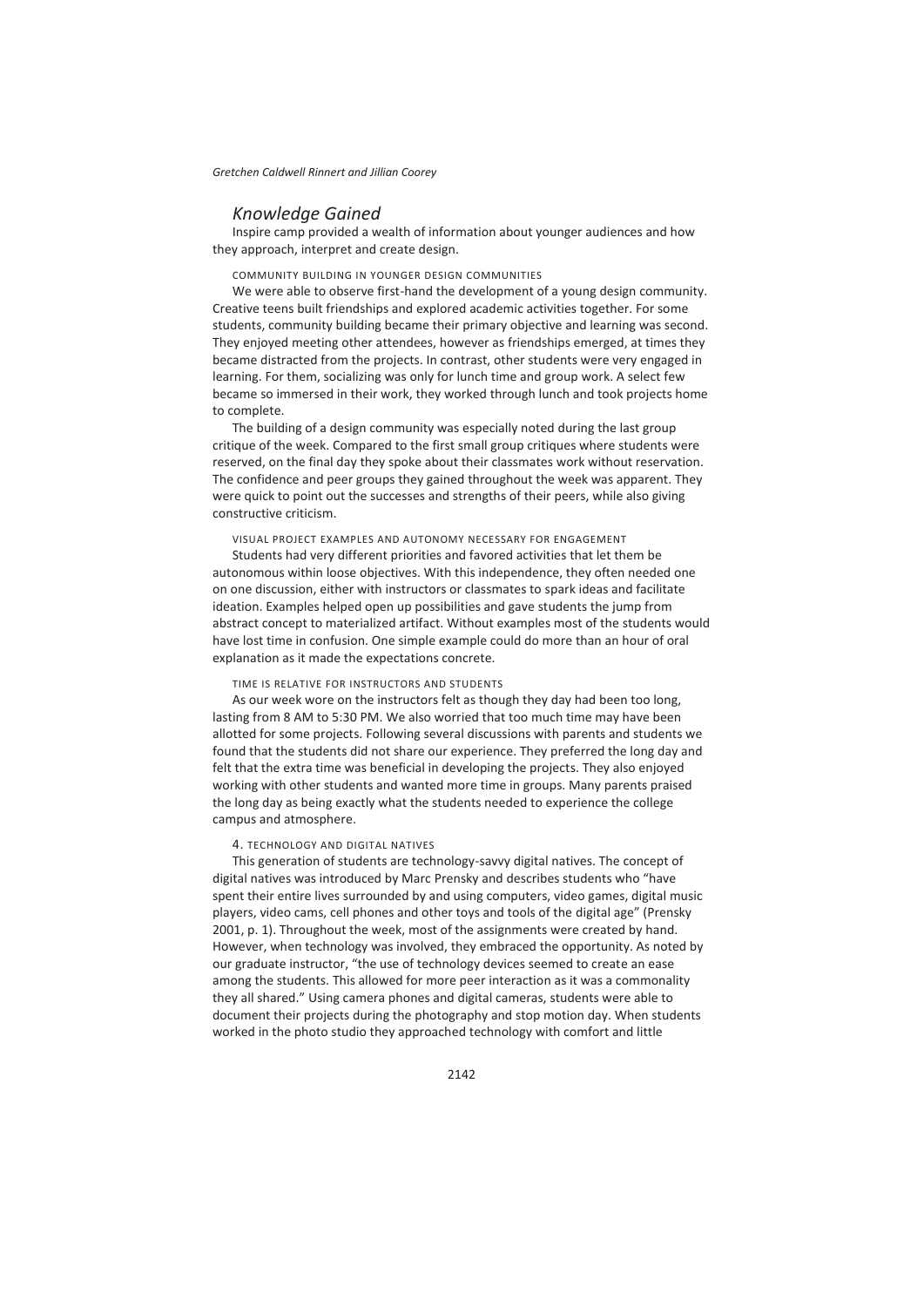apprehension, experimenting with lighting and shadows while working with an SLR camera and a tripod. Students with knowledge of software programs such as iPhoto and Adobe Photoshop used the programs to edit their work. Technology also fostered peer-to-peer learning, as those who were familiar with the software educated others.

### *Conclusion*

High school students are rarely exposed to the opportunities a design education offers. With little knowledge of the design profession and career possibilities, creative students tend to gravitate towards traditional fine arts programs or abandon their creative interests. Exposing students to design at a young age is crucial for continued growth of the design discipline. In the summer of 2012, a group of high school students participated in Inspire, a summer design camp. The camp educated students about design by providing an appropriate space for experimentation and an introduction to the design practice, the profession and creative problem solving.

Inspire reached and surpassed many of the goals we established in the planning phase. One of our primary goals was to prepare students to enter higher education by building insightful portfolio projects. At Inspire, students created between 5 and 8 projects that can be included in a collegiate application from a range of design mediums. The work showcased their creative aptitude, effort, focus on craft and detail elements.

Another goal was improving student knowledge and exposure to design through mentorship. By including graduate student instructors, undergraduate student mentors and professional speakers we gave students ample opportunity to learn and engage with strong design role models. The learning lab structure allowed campers to be at the center of our community, while graduate instructors learned about teaching, curriculum development and working with young students. Inspire proved to be a positive experience and has led to new insights in educating high school students about design. The camp also served as a teaching laboratory, giving faculty a space to try new curriculum. Our graduate instructor was able to gain valuable knowledge for her thesis through Inspire, gathering research and testing ideas first-hand. Additionally, the camp made a positive impact on the student participants.

After the camp, many students indicated they planned to pursue a degree in design. Following camp anonymous surveys were conducted with the attendees. Consisting of rating scales and several short answer questions the following responses were noted: When asked about their favorite part of Inspire one student responded: "being able to learn about all the different career paths in Visual Communication Design. I also liked how we were able to have different people come in and speak to us about their careers in design." Others indicated they enjoyed the creative freedom and hearing from our current undergraduates made them want to be a designer. One student indicated that they had been focused on an out of state university for their college career. After an exceptional experience at Inspire, they were rethinking their plans and seriously considering our school. Additionally, we received word from parents of the impact Inspire made on their children. Following camp one parent writes,

I wanted to tell you again what an impact the Inspire Camp had on Peter. He loved it and really enjoyed all of the experiences with various media across the week and the interaction with the other participants. Most importantly, we feel he was actually "Inspired." He wants to pursue graphic design and it helped him see the light at the end of the tunnel with regard to his high school coursework.